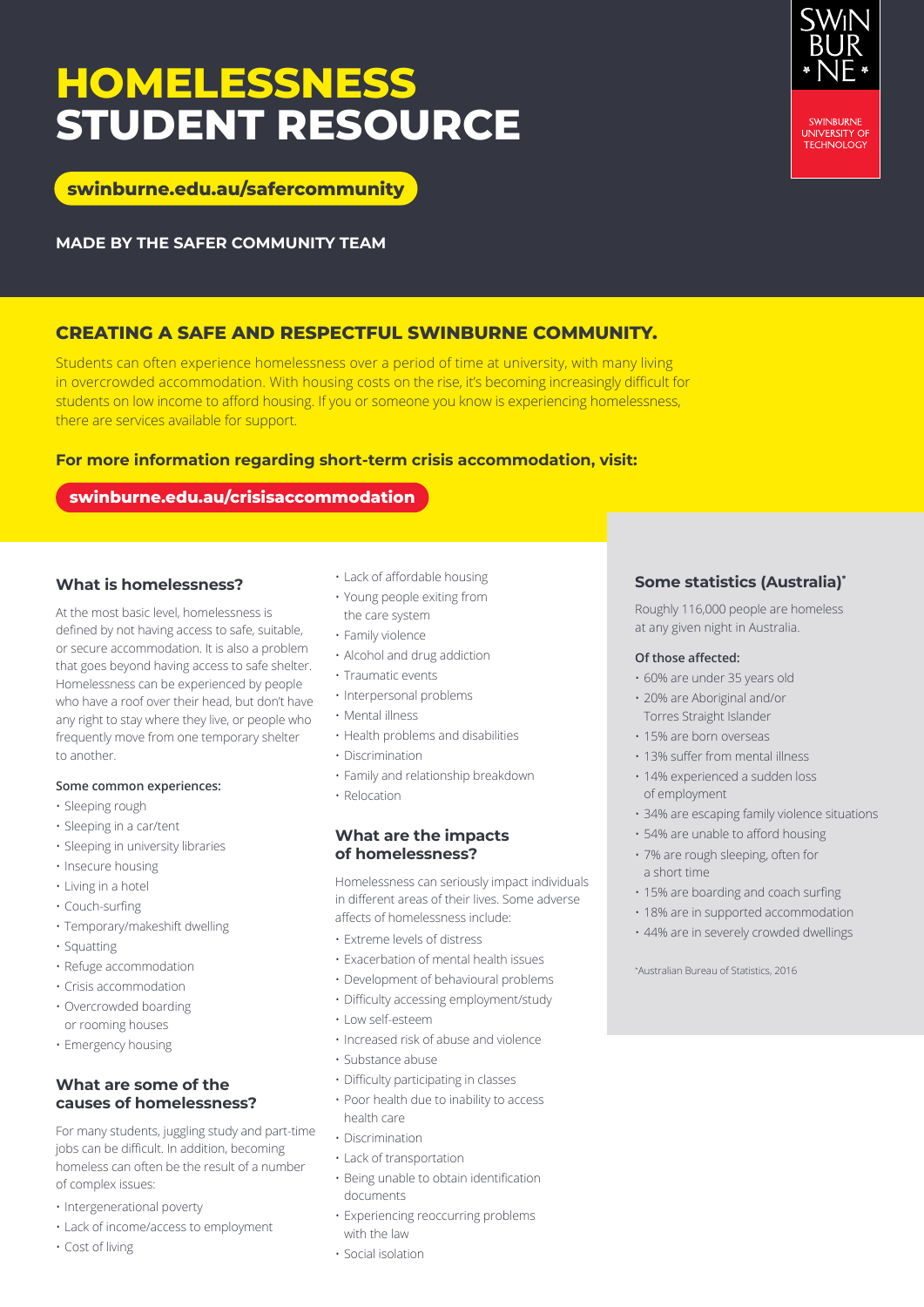# **ON CAMPUS SUPPORT**

#### **ACCOMMODATION INFORMATION**

Access information for on and off campus, short and long-term accommodation for Swinburne students.

**[swinburne.edu.au/current-students/student-services](https://www.swinburne.edu.au/current-students/student-services-support/accommodation/)[support/accommodation/](https://www.swinburne.edu.au/current-students/student-services-support/accommodation/)**

#### **STUDENT COUNSELLING**

If you are struggling with a personal, emotional or mental health difficulty, whether related to your studies or your life away from university, counselling may help. On-site social workers can provide accommodation advice and support. Register and make an appointment.

**03 9214 8483 [swinburne.edu.au/counselling](https://www.swinburne.edu.au/current-students/student-services-support/health-wellbeing/services/)**

#### **INTERNATIONAL STUDENT ADVISORY AND SUPPORT**

Provides advice and support to international students with all aspects related to living and studying in Melbourne. You can contact an International Student Advisor if you are need of short-term or emergency accommodation support and afterhours assistance.

#### **03 9214 6741**

**[accommodation@swin.edu.au](mailto:accommodation%40swin.edu.au%20?subject=)**

**[swinburne.edu.au/current-students/student-services](https://www.swinburne.edu.au/current-students/student-services-support/support-for-international-students)[support/supportfor-international-students](https://www.swinburne.edu.au/current-students/student-services-support/support-for-international-students)**

#### **FINANCIAL ADVICE**

If you require financial and/or accommodation advice or assistance, you can speak to an equity advisor.

**03 9214 8882 [equity@swin.edu.au](mailto:equity%40swin.edu.au%20?subject=)**

#### **STUDENT EMERGENCY FUND**

The Student Emergency Fund has been established to support students whohave been impacted by an emergency such as a bushfire, drought or health pandemic.

**[swinburne.edu.au/study/options/scholarships/411/](https://www.swinburne.edu.au/study/options/scholarships/411/swinburne-student-emergency-fund/) [swinburne-studentemergency-fund/](https://www.swinburne.edu.au/study/options/scholarships/411/swinburne-student-emergency-fund/)**

#### **SAFER COMMUNITY**

Safer Community offers advice, support, intervention, and risk management for students who experience or witness inappropriate, concerning or threatening behaviours on or off campus. You can get in touch with the team by email or via the online reporting form:

**[safercommunity@swin.edu.au](mailto:safercommunity%40swin.edu.au%0D?subject=) [swinburne.edu.au/incident-reporting-form](https://www.swinburne.edu.au/form/safer-community-online-reporting/) [swinburne.edu.au/safercommunity](https://www.swinburne.edu.au/about/campuses-facilities/safety-security/)**

#### **SWINBURNE SECURITY**

Contact campus security services for emergencies on campus, after hours assistance or for a security escort. **03 9214 3333**

#### **CRISIS LINE - OUT OF HOURS**

The Swinburne crisis line is available to help 24 hours a day on weekends and public holidays, and outside business hours on weekdays (before 9am and after 5pm). Call **1300 854 144** Text **0488 884 145**

#### **INDEPENDENT ADVOCACY SERVICE**

Swinburne Student Life provides policy advice, support and guidance in academic issues, and advocates for best outcomes in complaints, grievances, appeals and misconduct hearings.

#### **03 9214 5445**

**[studentlife@swin.edu.au](mailto:studentlife%40swin.edu.au%20?subject=) [swinburne.edu.au/current-students/student-services](https://www.swinburne.edu.au/current-students/student-services-support/independent-advocacy-for-students/)[support/independent-advocacy-for-students](https://www.swinburne.edu.au/current-students/student-services-support/independent-advocacy-for-students/)**

#### **ACCESSABILITY**

AccessAbility services advises students who have a disability, medical or mental health condition, or primary carer responsibilities on what reasonable adjustments can be made to ensure equal opportunity to access and participate in their education at Swinburne.

**03 9214 5234 [swinburne.edu.au/accessability](http://swinburne.edu.au/accessability)**